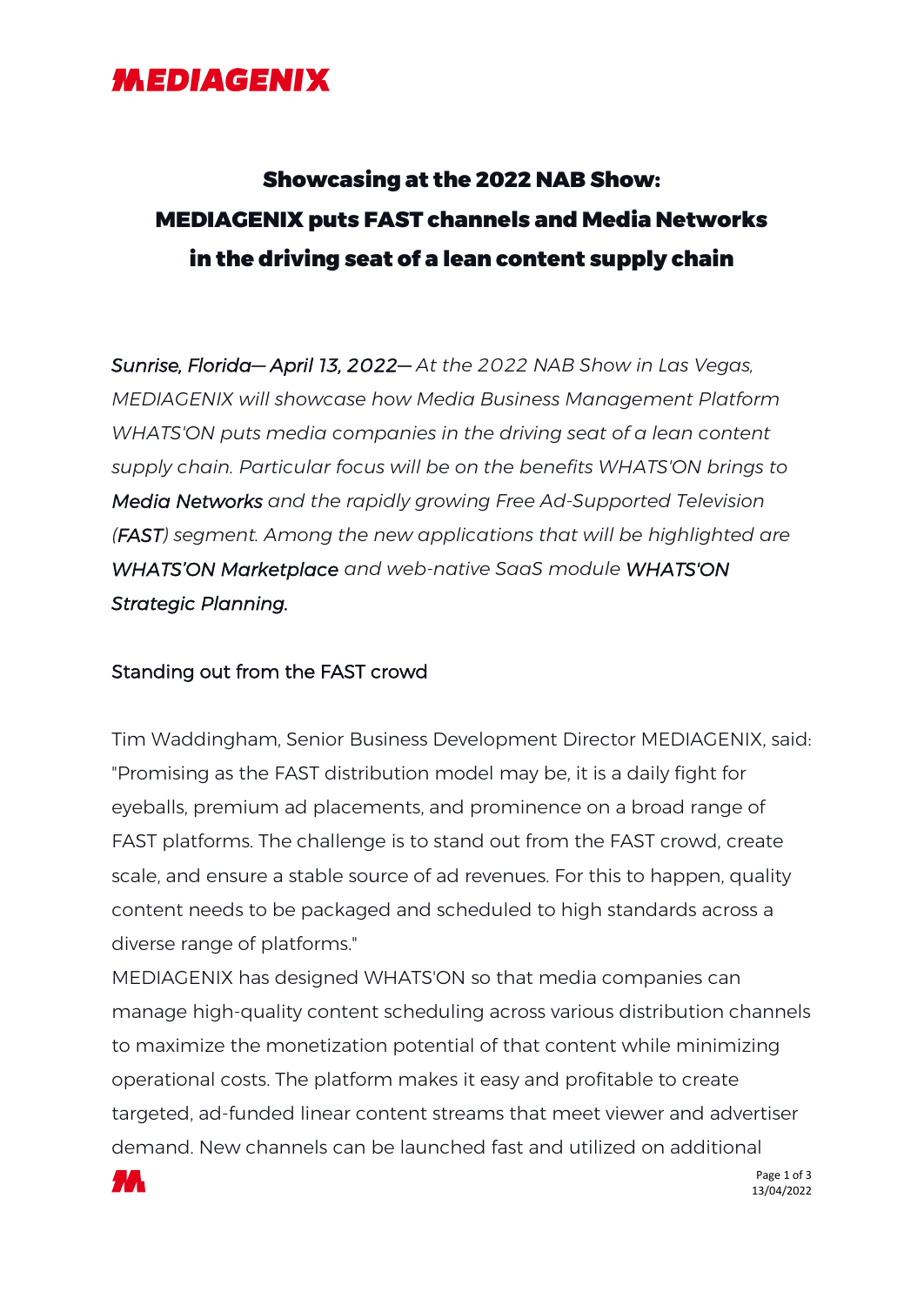# **MEDIAGENIX**

FAST platforms without significant impact on the existing operational capabilities.

#### Sharp efficiency improvements for Media Networks

The promise of sharp efficiency improvements of up to 80 % never fails to draw Media Networks to the MEDIAGENIX booth.

Emmanuel Müller, Managing Director MEDIAGENIX Americas, said: "Media networks need to tackle growth challenges by creating an efficiency foundation across all layers of the organization. This foundation enables them to implement the configurability and flexibility needed for economically sound content distribution across multiple platforms. It also allows them to keep a strong focus on audience engagement and a healthy return on their content investments."

MEDIAGENIX advocates that the whole content supply chain should be built on three power principles: a single source of truth, touchless operations, and actionable intelligence. In WHATS'ON, each of these principles underpins software-driven workflows around content, rights, and planning. These workflows are lean in terms of efficiency and flexibility. They meet with high user acceptance as they eliminate repetitive, time-consuming and errorprone processes, reduce waiting times and processing complexity, and enable management by exception. All departments work in perfect sync as real-time data is put at the center of the ecosystem, driving operations and decisions as one source of truth.

### WHATS'ON Strategic Planning makes planning across platforms and regions collaborative

One example of enabling cross-functional collaboration with one source of truth is WHATS'ON Strategic Planning.